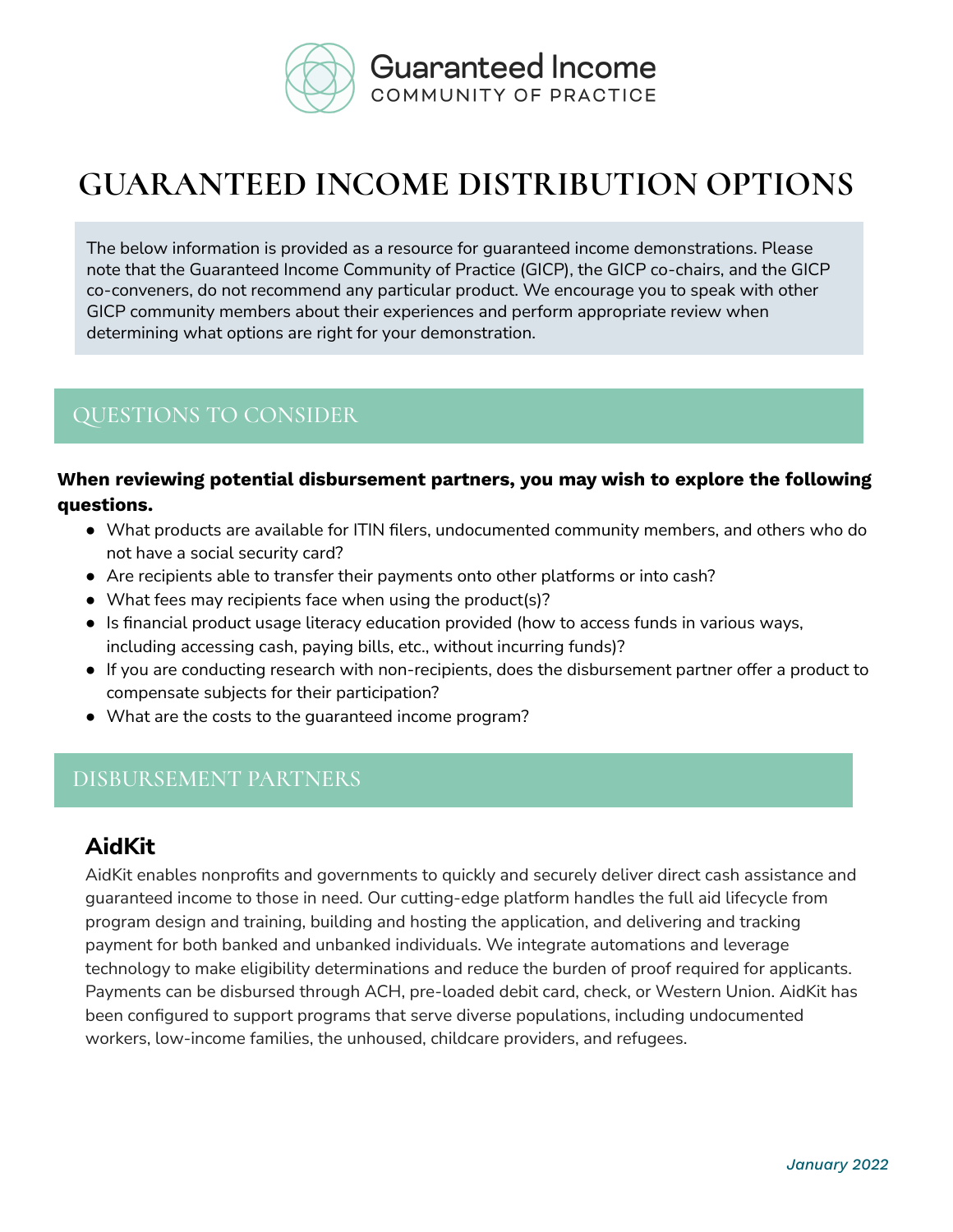- <https://www.aidkit.org>
- Resources
	- AidKit [At-A-Glance](https://drive.google.com/file/d/1XmNBnoo-5hfYzkRiGn7zdi7q79QjgWtD/view?usp=sharing)
	- AidKit [Features](https://drive.google.com/file/d/1hksH4Co8XDrUwd2OlTDGWRrDsBs90S1B/view?usp=sharing)
- Partnerships include In Her Hands, Denver Basic Income Project, Excluded New Jerseyans Fund, Left Behind Workers Fund Direct Cash (State of CO), Left Behind Workers Fund Rental Aid (State of CO), Mile High United Way FFN Fund, Utah Left Behind Workers Fund, Adams County Low Income COVID Positive Aid, Adams County Vaccine Equity Fund, Grand Lake Business Relief Fund

# **Community Financial Resources (CFR)**

CFR is a non-profit economic justice organization that provides disbursement and product options, based on what the partner needs. Products include the Focus Card, a no-to-low fee portable, reloadable, ATM-friendly prepaid debit card, for SSN holders. Credit Union accounts are available for ITIN and non-ITIN holders. The Focus Card will be able to support ITIN holders by the end of Q2 2022.

- <https://www.communityfinancialresources.org/>
- **Resources** 
	- CFR GI [Overview](https://drive.google.com/file/d/1SFVgErLxN6yIUdxaCpa7QdOhHJpm_5e3/view?usp=sharing)
	- Focus Prepaid Visa Debit Card [Information](https://drive.google.com/file/d/1RBwpfTzv5vll_4vdl4PbpWH7oKH2rrzr/view?usp=sharing)
	- Self-Help Federal Credit Union Access Checking Account [Information](https://drive.google.com/file/d/1u7qrV5NyLY2npEHqI0k6xfqBDEGv3EnU/view?usp=sharing)
	- Self-Help Credit Union [Membership](https://drive.google.com/file/d/1EP38NSXtmLh8V2AzITzw8L-hIZFlzuI-/view?usp=sharing) & Savings Account Information
- Partnerships include Stockton Economic Empowerment Demonstration, County of Santa Clara Basic Income Program for Young Adults Transitioning Out of Foster Care, and South San Francisco Guaranteed Income Program

# **The Fund for Guaranteed Income (F4GI)**

F4GI is trusted by governments and community organizations to administer and disburse guaranteed income and cash assistance across the country. Our proprietary platform automates program outreach, applications, and payment disbursement securely and easily. Payments are sent through prepaid debit cards (no ITIN required), direct deposit, PayPal, and Venmo using bank-grade security. Our customizable platform can launch new programs in under two weeks and provides tools for case management, additional financial literacy resources, participant surveys, financial compliance, and multiple language support. F4GI can administer programs end-to-end and supports with research, benefits counseling, media strategy, and in-house customer service. We design our technology and services to reach those who need cash most, including the undocumented, formerly incarcerated, low-income, unbanked, and those who struggle with technology. We make programs accessible by minimizing overhead and participant burden. We do not use facial recognition or store personal banking information.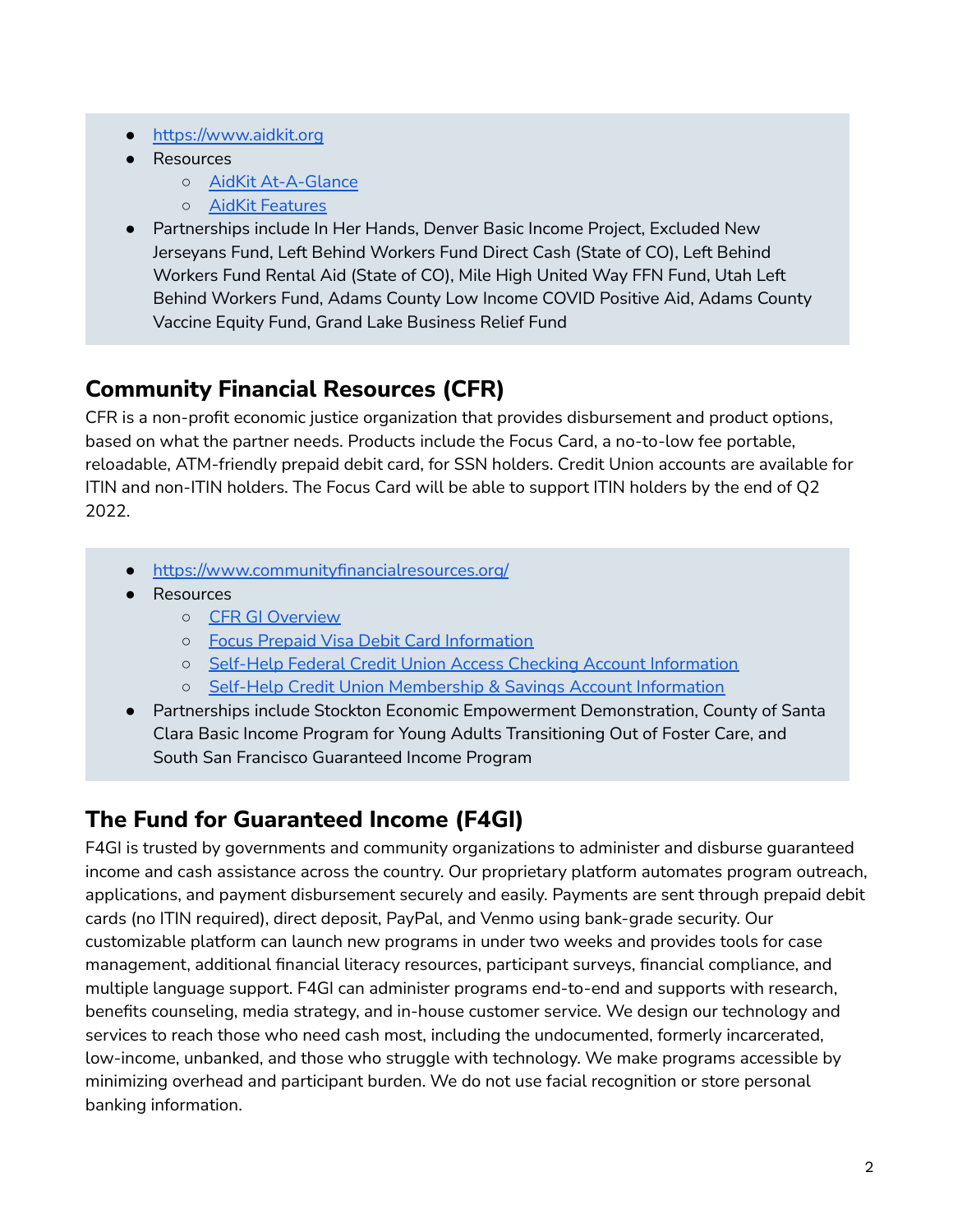- <https://www.f4gi.org>
- Resources
	- F4GI Platform [Summary](https://drive.google.com/file/d/1klNaMeMpHsEGOubHwFwVO_XkEih9EtUq/view?usp=sharing)
- Partnerships include The Compton Pledge and Chicago Future Fund

### **GiveDirectly**

GiveDirectly, the leading non-governmental organization in digital cash transfers internationally, partners on cash transfer programs in nine countries, including the U.S. GiveDirectly provides a variety of ways to receive the payment, including a deposit into an existing bank account, a mailed prepaid card, MoneyGram, or PayPal.

- <https://www.givedirectly.org/>
- Resources
	- [GiveDirectly](https://drive.google.com/file/d/17Xf9wOga7dofI6Xkwf3kgK5f2DL5kiCk/view?usp=sharing) U.S. Cash Capabilities
- Partnerships include In Her Hands

# **MoCaFi**

MoCaFi is a Black-led financial services company that offers prepaid cards issued by Sunrise Bank. MoCaFi offers both instant-issue cards with low barrier to entry (no ITIN or SSN required) as well as a fully portable reloadable prepaid card; recipients can also start with an instant-issue card and graduate to the fully-featured product.

- [https://www.mocafi.com](https://www.communityfinancialresources.org/)
- Partnerships include the Abundant Birth Project, SF Guaranteed Income Pilot for Artists (YBCA), Basic Income Guaranteed:Los Angeles Economic Assistance Pilot (BIG:LEAP)

# **Providers**

Providers is a tool for low-income Americans to manage their finances. The smartphone app, used by over 5 million households (1 in 4 SNAP participant households) includes balance checking features for government benefits and a debit account designed for low-income households. Providers is an appropriate partner for demonstrations providing guaranteed income to SNAP recipients.

- <https://www.joinpropel.com>
- Partnerships include GiveDirectly Project 100